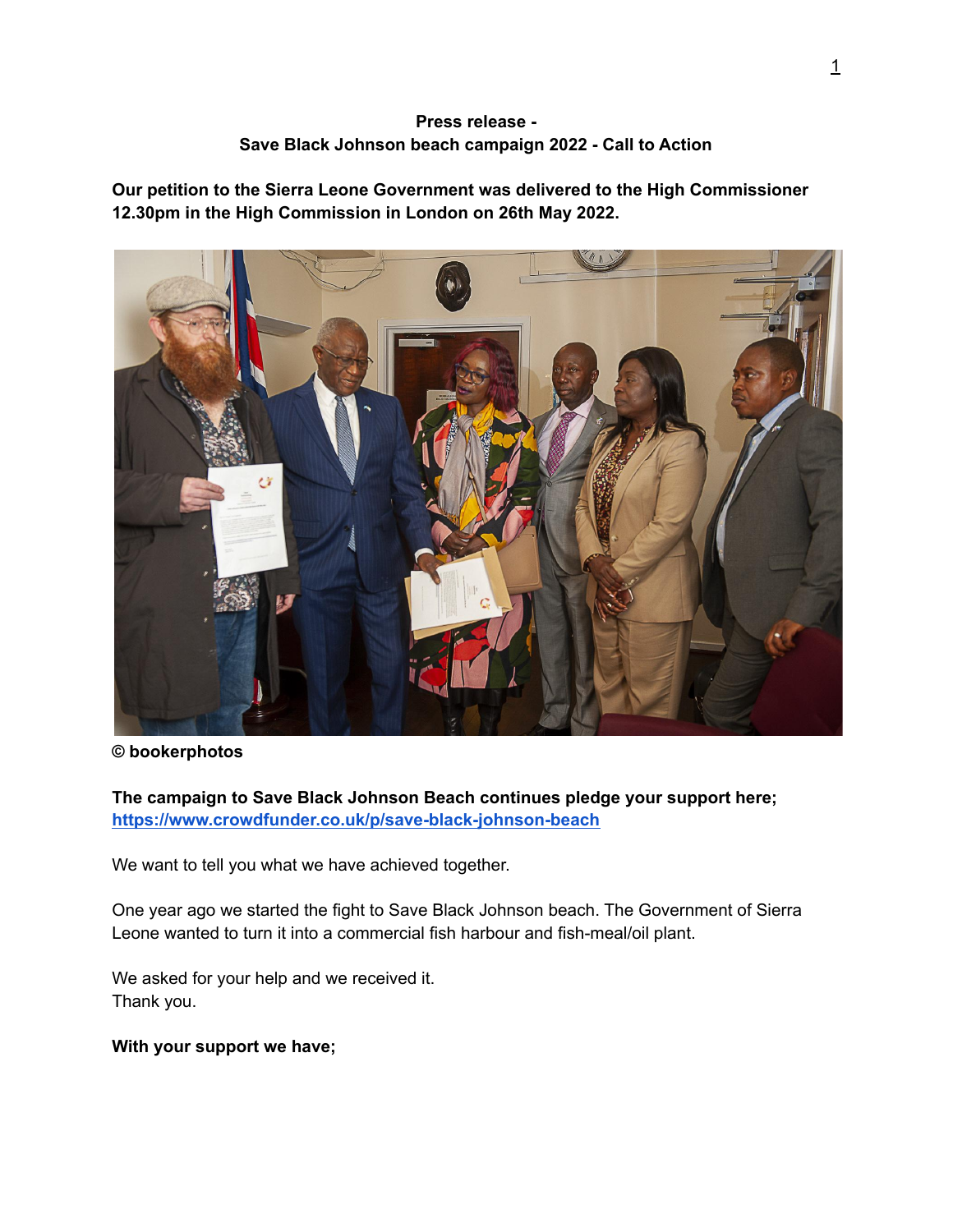- 1. Exposed a shady \$55 million deal between the Government of Sierra Leone (GoSL) and the Chinese government and established the grounds for a legal challenge
- 2. Ensured an Environmental Impact Assessment must be effected which has brought GoSL plans to a halt.
- 3. Mobilised a local campaign group
- 4. **Identified the protected species and environments**
- 5. Rescued two live, endangered, Green Turtles and returned them to the sea
- 6. Produced a reggae song / video made to promote our story
- 7. Become recognised environmental monitors working with a local group.

## **We need your help to win this fight once and for all.**

GoSL knows it can't go ahead but it refuses to admit it, so the beach and environment are still in real danger.

**We could not let the petition be ignored.** It's important that GoSL knows the strength of feeling internationally.

**We delivered it to the Sierra Leone High Commission in London on 26 May 2022. It's now officially in front of GoSL.**

**Help us to help the environment and the protected animals. Let GoSL know the world is watching. No fish farm. Save Black Johnson Beach**

**Enquiries - James 020 3556 6470 [info@spco.org.uk](mailto:info@spco.org.uk) Twitter - @JohnsonOwners ENDS**

**++++++++++++++++++++++++++++++++++++++++++++++++++++++++++++++++++++**

# **Save Black Johnson beach campaign 2022 Focus Protection**

#### **The campaign continues with the focus on the environment, marine and land animals.**

1. Continue our rescue, release, respect mission for all wildlife in this bay. What else are we doing:

- 2. Collect evidence of endangered species in this bay and rainforest.
- 3. Maintain and replant all the mangrove areas.
- 4. Campaign to ensure the protection of endangered species and protected environments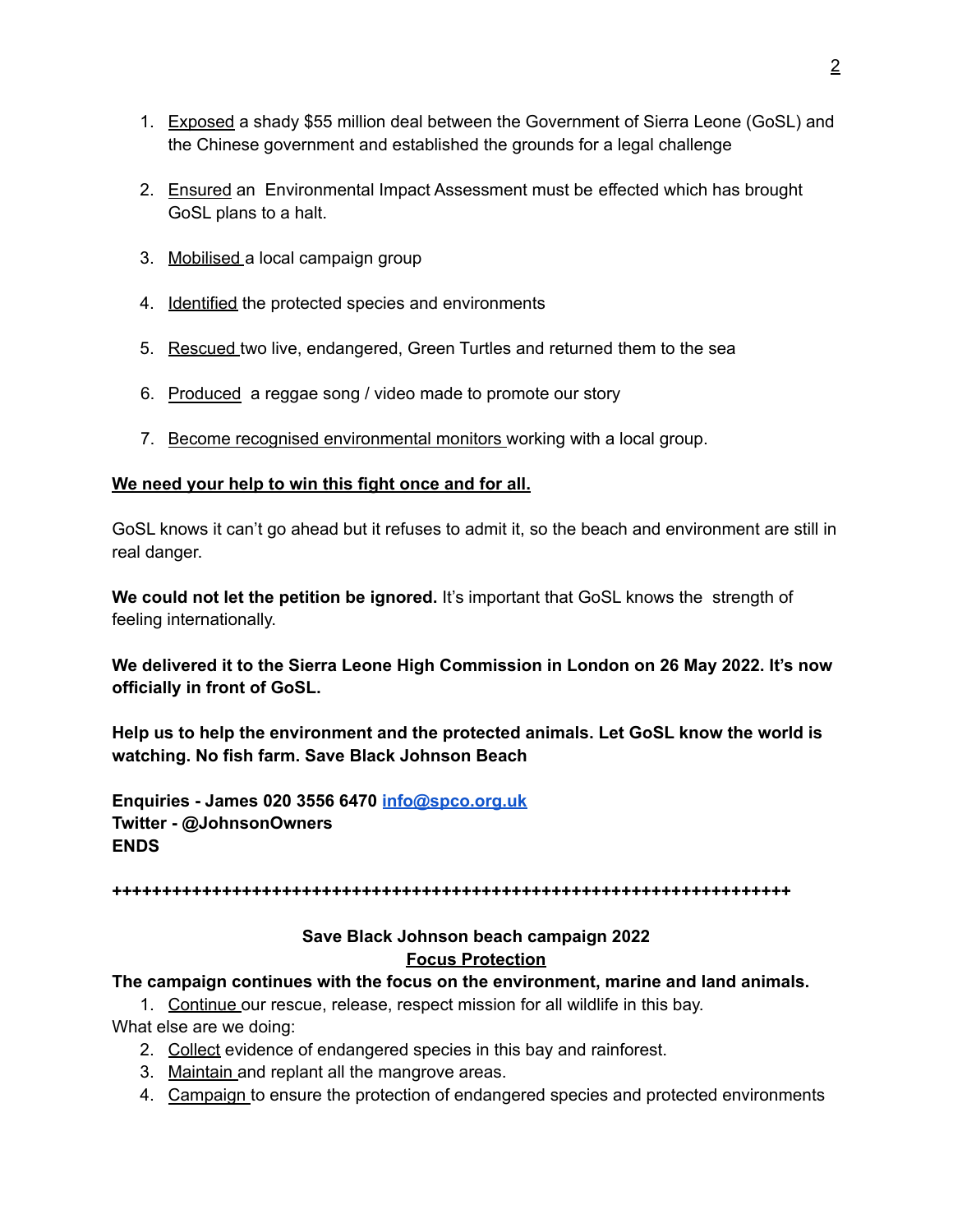5. Launch the song - Save Black Johnson beach by Shuga Romantik <https://youtu.be/N32LcGHemhQ>

**Rescue, Release, Respect - Article**

Please help us continue this important work.

—---------------------------------------------------------------------------------------------------------------------------- FACT SHEET

# History

One year ago we discovered that a secretive \$55 million deal had been made between the Government of Sierra Leone (GoSL) and the Government of the Peoples' Republic of China 252 acres of pristine rainforest, protected wetlands and beachfront at Black Johnson to build a commercial fish harbour and fish meal/oil factory.

GoSL stated the fish harbour is "to provide a facility for tuna vessels and other large fishing vessels to anchor" and also a facility to recycle marine waste into useful products i.e. fish-meal or oil.

# **We chose to stand our ground to protect endangered species and ecosystems that are present in Black Johnson beach.**

Many are protected under international conventions and treaties and domestic law in Sierra Leone.

#### **Protected species**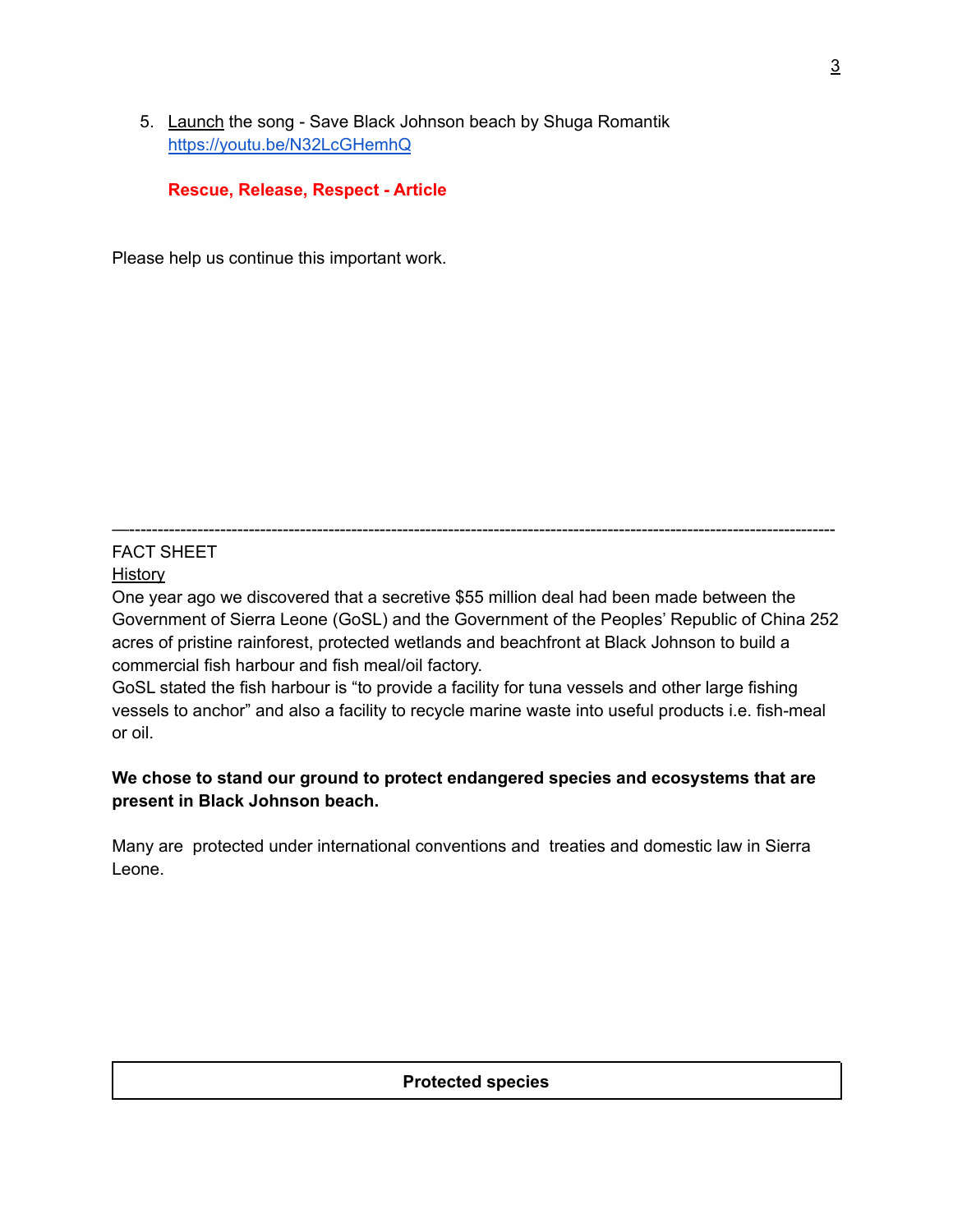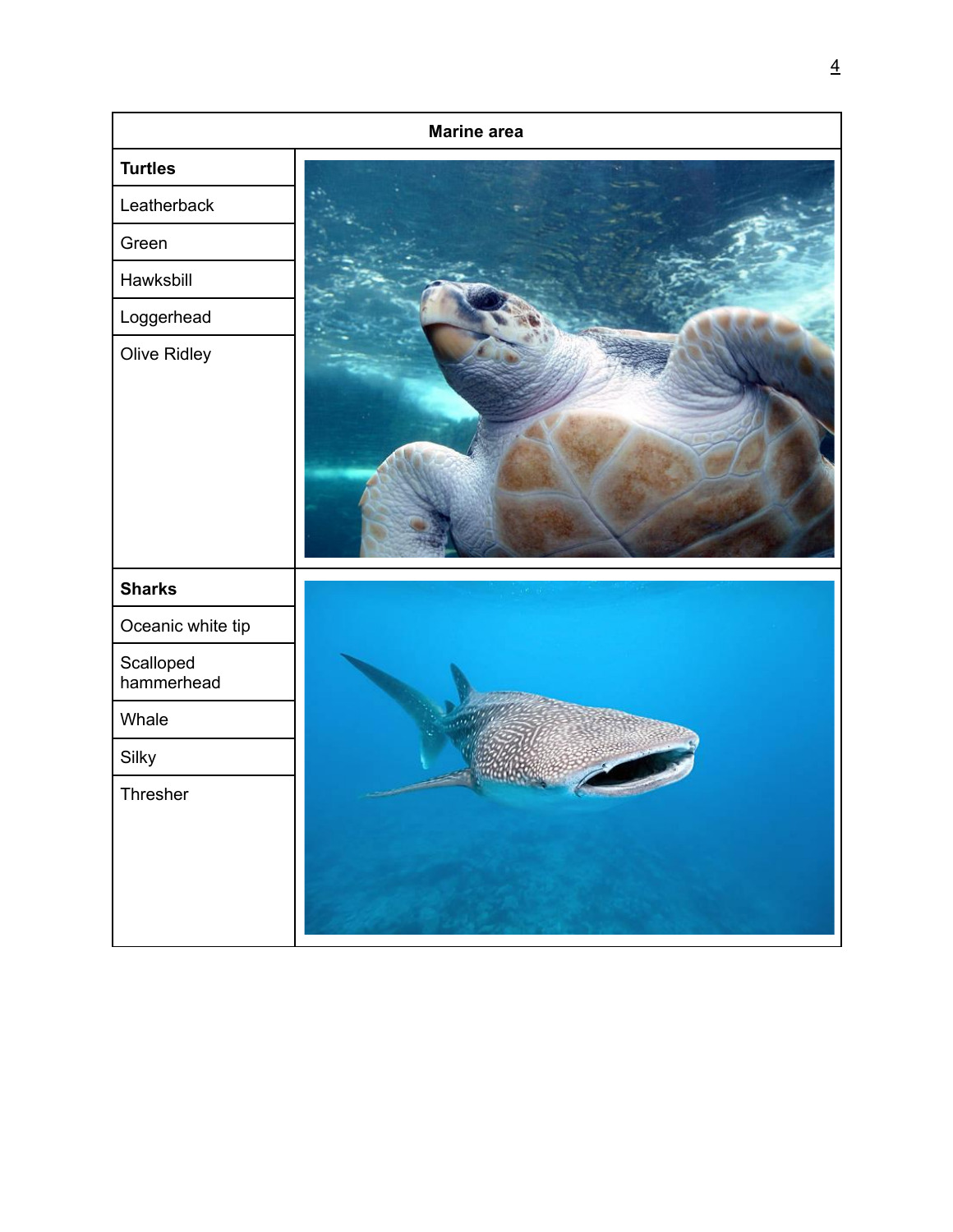

| season. |  |
|---------|--|
|---------|--|

| <b>Protected species</b><br>Land area  |  |  |
|----------------------------------------|--|--|
| Pangolins                              |  |  |
| <b>African Civets</b>                  |  |  |
| Spotted otter                          |  |  |
| Marsh Mongoose                         |  |  |
| <b>Bush Babies (</b><br>Senega Galago) |  |  |
| Potto                                  |  |  |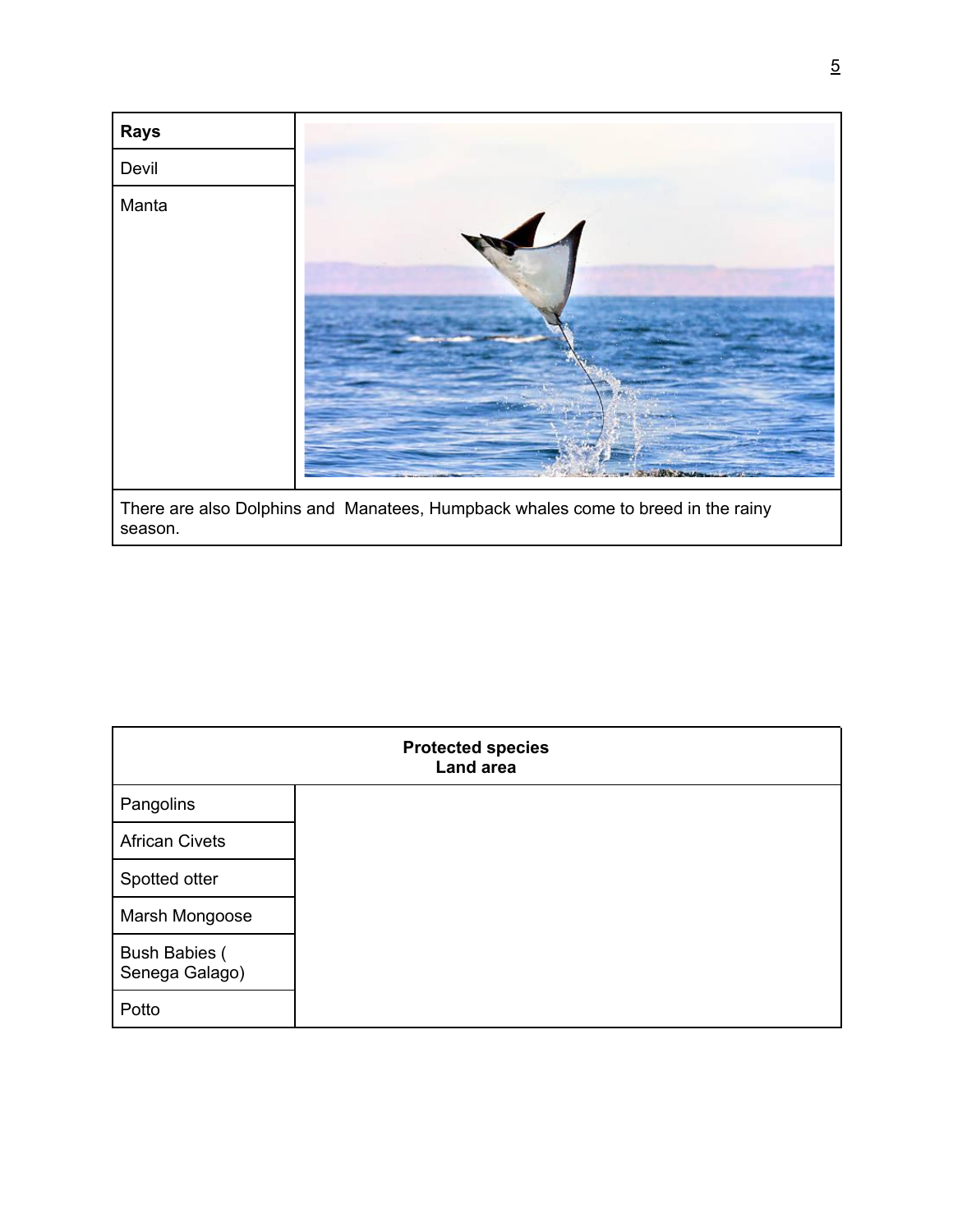